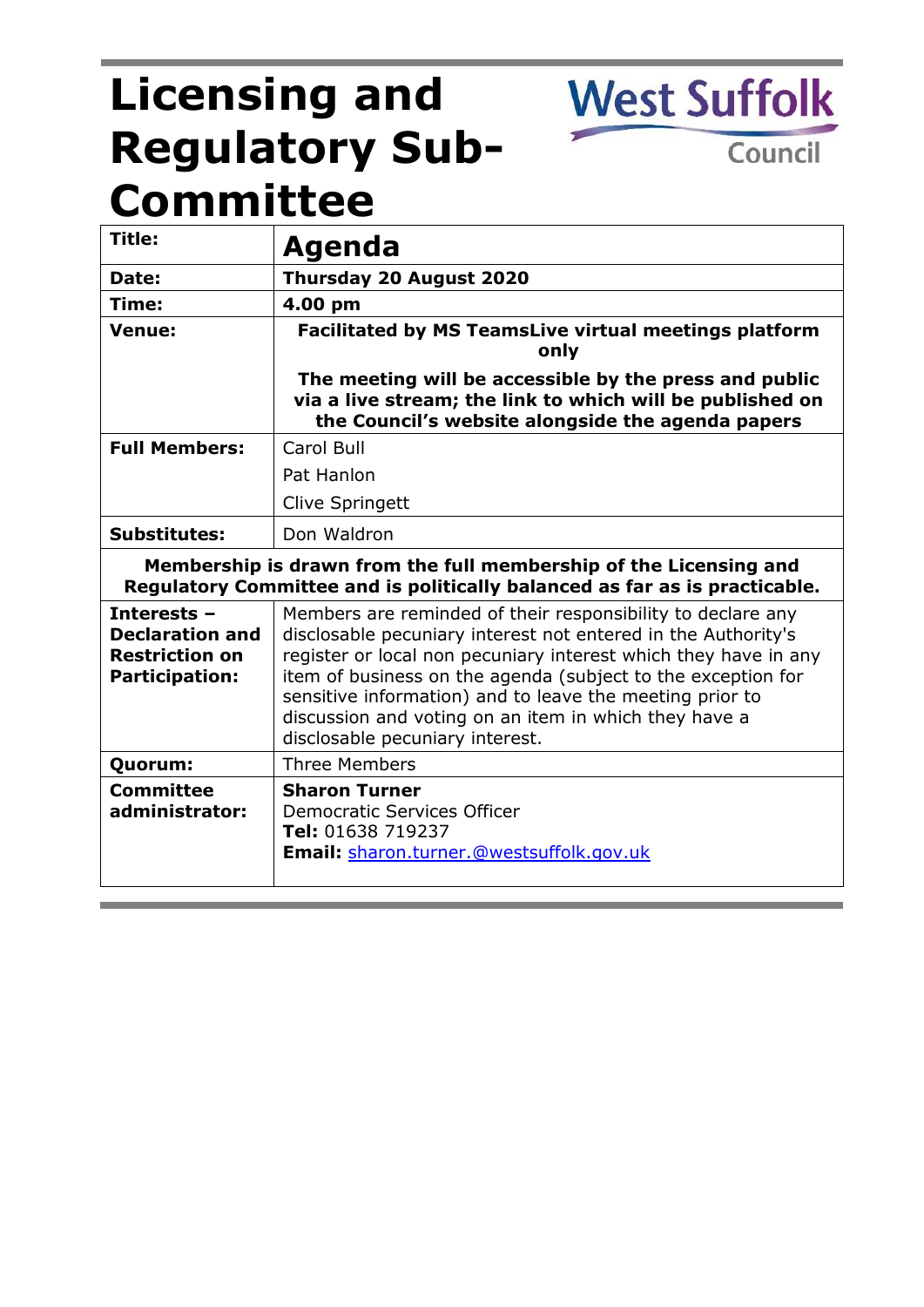*Page No*



## **HEARING PROCEDURE**

#### **Pre-Hearing Matters**

- 1. Declaration of Interests
- 2. Chair will introduce members of the Hearing Panel
- 3. Chair will ask those present to introduce themselves in the following order:
	- Applicant and any person representing or assisting them (Confirmation also should be given that copies of the relevant representations to be considered at the Hearing have been received);
	- The Officer of the Licensing Authority, the Committee Administrator and the Legal Advisor to the Hearing Panel;
	- Responsible authorities that have made a relevant representation;
	- Interested parties who have made a relevant representation (Interested parties should confirm whether a spokesperson has been nominated and, if so identify them);
	- In the event of a review hearing, the respondent.
- 4. The Chair will ask all parties to the Hearing whether they wish to withdraw their application or representation.
- 5. The Chair will ask the Officer of the Licensing Authority to report:
	- Any requests from a party to the Hearing for permission for a witness to appear in support of their representation. Any such requests will be determined by the Hearing Panel.
	- Any documentary or other information that a party to the Hearing wishes to present. If there is any such material, the Chair will ask all the other parties to the Hearing whether they consent to it being presented. If they agree, the material will be distributed. If not, the said material may not be distributed unless there are exceptional circumstances which in the Chair's opinion render it necessary and appropriate for the said material to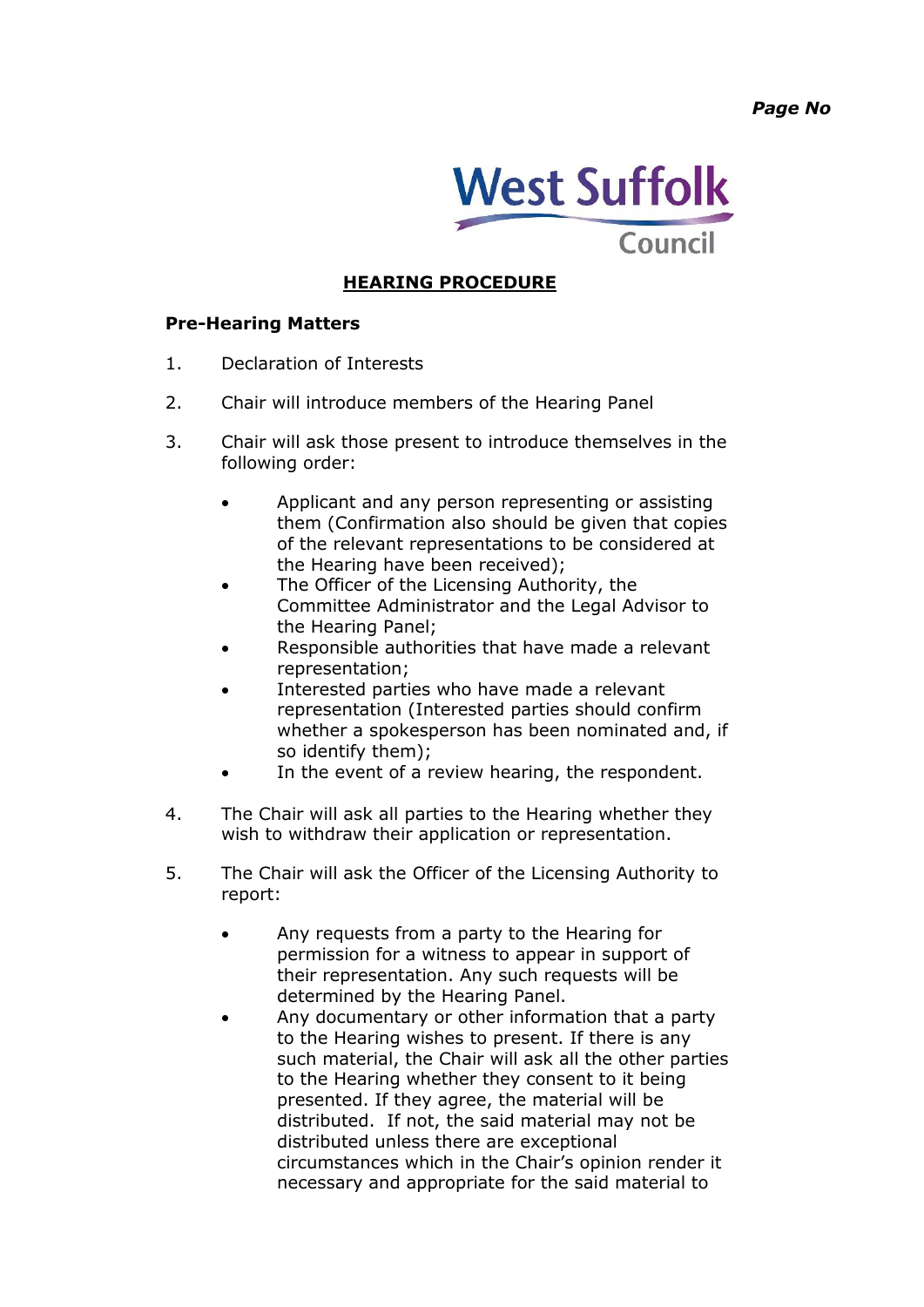be presented to the Hearing Panel. In this regard the Chair's decision will be final.

6. The Chair will invite the applicant or his representative to estimate the time required to present their case and ask questions of other parties to the Hearing. He will then ask the other parties to the Hearing whether they will require a longer period to present their representation and question the applicant. The Hearing Panel will determine the maximum period of time allowed for each party to put their case. This decision will be final.

### **THE HEARING**

Immediately the pre-Hearing matters have been dealt with the Hearing will commence.

- 1. The Chair will ask the Officer of the Licensing Authority to summarise the matter under consideration.
- 2. The members of the Hearing Panel, the applicant, and those making representations may ask questions of the Officer of the Licensing Authority.
- 3. Starting with the applicant and, in the event of a review, concluding with the respondent, each party will exercise their rights within the identified maximum time, as follows:
	- Each party to present their case, including responding to any points of which the Licensing Authority has previously given notice, and call any approved witness or witnesses in support of their case.
	- If given permission by the Chair, and only through the Chair of the Hearing, each member of Sub Committee, office of the Licensing Authority or any party may raise questions of any other party or witness/witnesses.
	- Where a party was unable to attend by virtue of it being held virtually, the Chair shall request the Democratic Services Officer to read any written submissions received in place of an oral statement.
- 4. Starting with the applicant and, in the event of a review hearing, concluding with the respondent, each party will be asked to sum up their case.
- 5. All those present, other than the members of the Hearing Panel, their Legal Advisor and the Committee Administrator, will be asked to leave the meeting to allow Members to determine the application.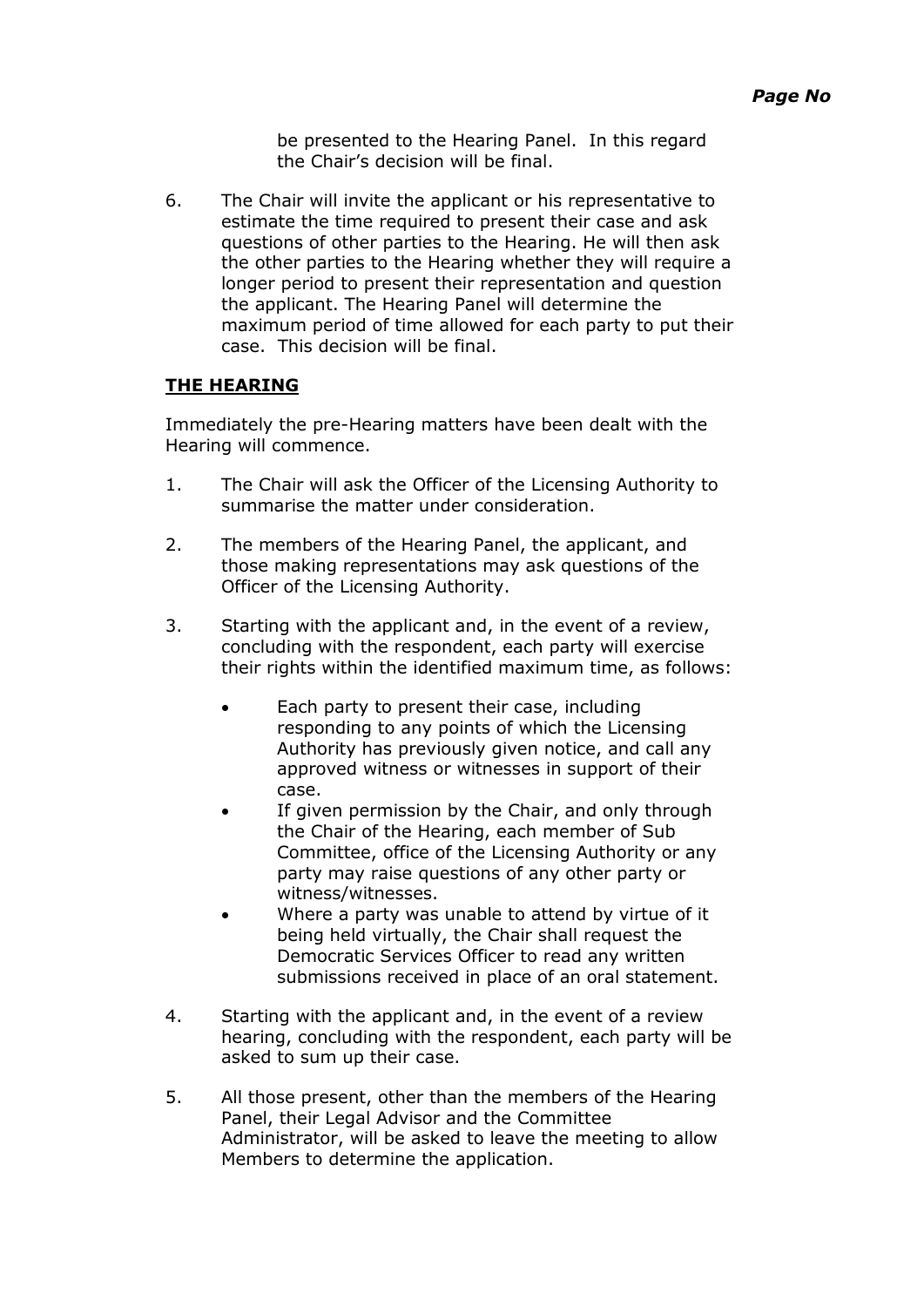- 6. All parties will be recalled. The Legal Advisor to the Hearing Panel will advise those present of any advice that has been provided during the determination. The Chair will then:
	- either announce the decision, together with the reasons for it if it is a Hearing in relation to an application for which the Licensing Authority may make its determination at the conclusion of the Hearing; *or*
	- advise all the parties that the Licensing Authority will make its determination within 5 working days, in which case notification of the determination will be sent out in writing (including the rights of appeal) to all relevant parties not later than 5 working days after the Hearing date.
- 7. In the event of the Licensing Authority making its determination at the conclusion of the Hearing the Chair will outline the rights of appeal. The decision and rights of appeal will also be confirmed in writing by the Officer of the Licensing Authority forthwith.
- 8. Nothing within Paragraph 6. above will preclude a Licensing Authority from making its determination at the conclusion of any Hearing, should the Hearing Panel so decide. It is entirely within the discretion of the Members of the said Panel whose decision in this regard will be final.